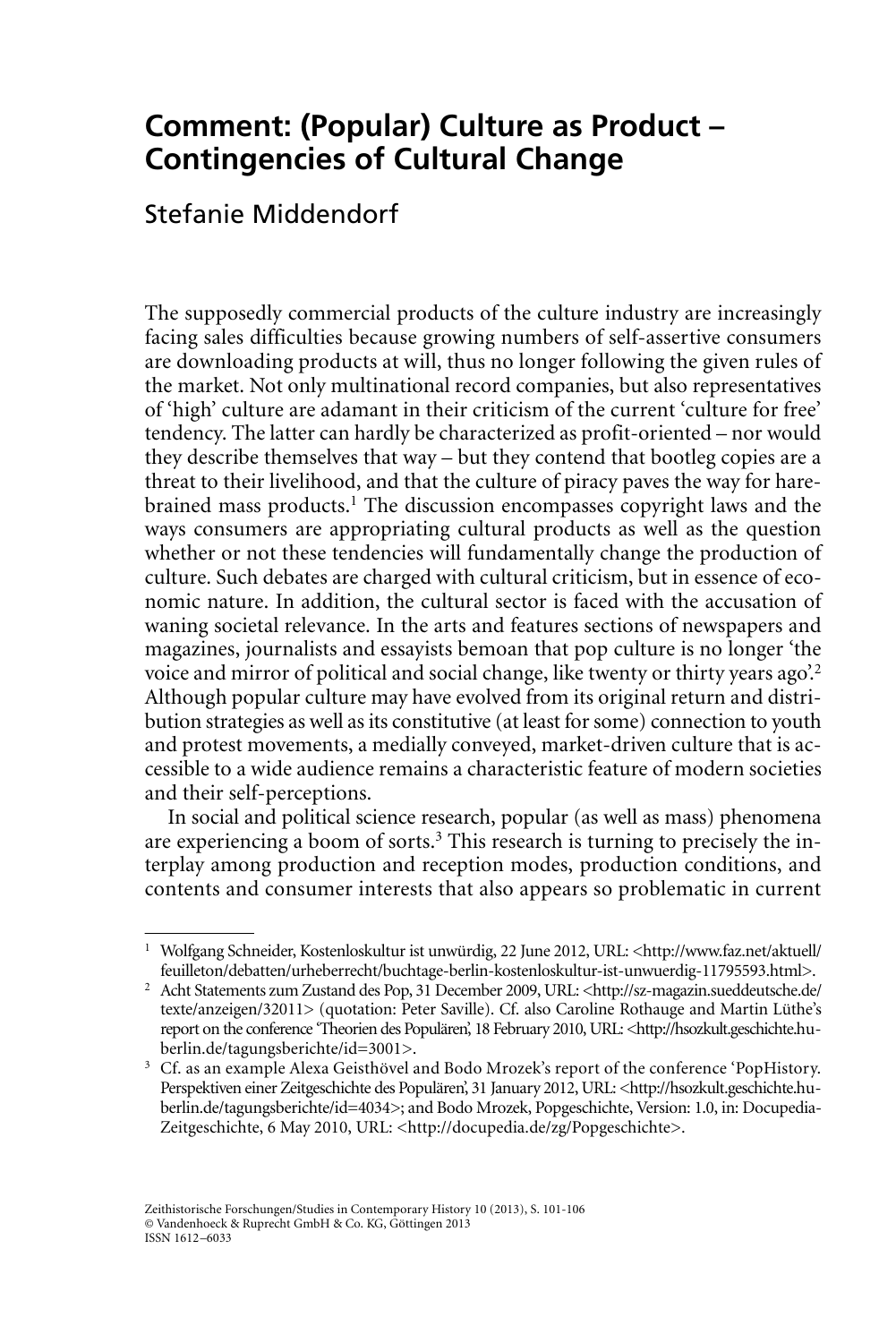public debates. Along the same line, Klaus Nathaus and C. Clayton Childress emphasize 'the fundamental insight that symbolic objects do not simply emerge from a lifeworld, "Zeitgeist" or in reflection of larger socio-political developments. Instead, they are an outcome of the shifting interplay among actors within largely self-referential "production systems"'. From this starting point, they propose an integrative perspective on the preconditions for the production and impact of culture. They rely on a general definition of culture, but in the concrete examples they provide, the primary connotation is that of the culture industry and pop culture. I will therefore also focus on these phenomena in the following.

The reading of the history of cultural production Nathaus and Childress propose fits into current debates over the significance of actors and the situations in which they act for historiographical analysis.4 Moreover, like much recent research, this reading focuses on the contingency of symbolic production in the modern era. The authors emphasize the ruptures in the relationship between various cultural forms, general value developments, and consumer desires.<sup>5</sup> Contrary to the assumption of a linear relationship between, e.g., ideologies and cultural practice, or the commercial production of culture and its reception, they highlight the openness of these relationships. Nathaus and Childress claim that almost 90 percent of the allegedly market-oriented products of the culture industry fail economically precisely because the targeted audience does not consume them – or, one might claim with regard to the discussion on internet piracy, does not consume them in the expected way.

However, Nathaus and Childress are not only concerned with strategies of supply and demand, but also with the manifold relationships between the formation, acquisition, impact, and changes of culture. The production of culture approach they take up, which was originally developed by the American sociologist Richard A. Peterson in the 1960s, at the time challenged the assumption that culture simply reflects social realities – hence questioning early on the notion that (popular) culture is the 'voice and mirror' of societal developments. Instead, this concept traces the inner logic of cultural production. In their critical reading of these sociological theories, Nathaus and Childress enlarge this perspective to incorporate in equal measure the production conditions, the contents, and the reception of culture.

On the basis of these considerations, the authors propose two central issues as a possible agenda for contemporary history: first, a stronger sensitivity of historical research toward contingency in processes of cultural change; and

<sup>4</sup> E.g. Patrick Joyce, What is the Social in Social History?, in: *Past & Present* 206 (2010), pp. 213-248.

<sup>5</sup> See Wolfgang Knöbl, *Die Kontingenz der Moderne. Wege in Europa, Asien und Amerika*, Frankfurt a.M. 2007; Peter Wagner, *Modernity as Experience and Interpretation. A New Sociology of Modernity*, Cambridge 2008; Thorsten Bonacker/Andreas Reckwitz (eds), *Kulturen der Moderne. Soziologische Perspektiven der Gegenwart*, Frankfurt a.M. 2007.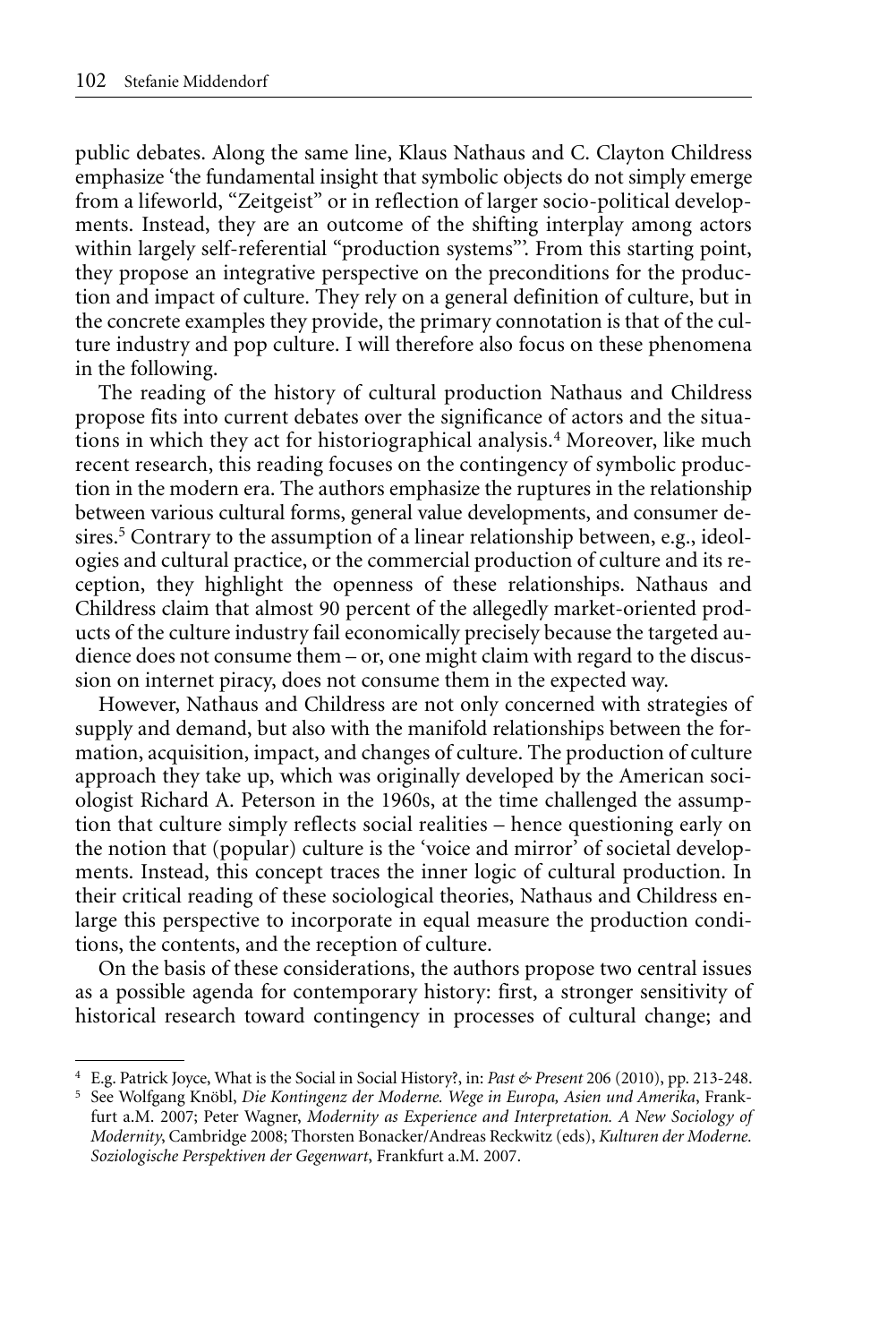second, an awareness of the effects of cultural production on social developments. This implies a certain criticism toward an alleged mainstream in historical research, which the authors only briefly outline, and which purportedly only describes popular culture as an expression of broader trends, events, or debates in modern societies, not as a factor in its own right. Although this is an important objection, it devalues to a certain degree the insights of existing contemporary history research. The legitimization attempt of this research program is thus shaped more strongly than necessary by the intellectual trenches of sociological debates dating back to the 1960s to 80s. The underlying sociological presumptions and the contexts of their *own* production would first have to be regarded in historical perspective. This applies notably to concepts of 'popular culture' (and its sister – 'mass culture'), which are particularly striking examples of constantly changing and 'recharged' strategies of definition and distinction.6

The production of culture approach can roughly be located in a contemporary international academic context that challenged the hegemonic – either materialist or idealist – assumption of the direct relationship between culture and social structure. It expressed the experiences of certain countercultural (but at the same time commercially successful) phenomena of the time. And it was the result of a stronger reception of European intellectual positions in US academe.7 French theorists such as Jean-Claude Passeron and Pierre Bourdieu, whom Petersen frequently cites, focused on action, but continued to presume an existing class structure. Moreover, they explored more traditional milieus of cultural production, such as the academic field or the bourgeois education system. American thinkers, however, developed praxeological concepts that defined culture as the essential element, the 'genetic code' underlying all social relations, and systematically shifted the focus of attention to the popular culture industry.8 Whereas Bourdieu and others saw the 'popular' mainly as a figure of social distinction, the production perspective decidedly sought out a path that would free cultural phenomena from the corset of social assignment – in turn defining them as constitutive for social structuration themselves.

What was not (or no longer) explicitly expressed here is also quite interesting. The proponents of the production of culture approach no longer used the term 'masses', which had long shaped the cultural discourse. They also avoided the contemporary idealization of the 'popular' as a form of social 'Eigensinn' –

<sup>6</sup> Cf. among others Thomas Hecken, *Pop. Geschichte eines Konzepts 1955–2009*, Bielefeld 2009; *Journal of Modern European History* 10 (2012) issue 2: Mass Culture as Modernity. European Perceptions, 1900–1980, ed. Stefanie Middendorf and Ulrich Herbert.

<sup>7</sup> Cf. Richard A. Peterson, Revitalizing the Culture Concept, in: *Annual Review of Sociology* 5 (1979), pp. 137-166, here p. 159.

<sup>8</sup> Richard A. Peterson, The Production of Culture. A Prolegomenon, in: *American Behavioral Scientist* 19 (1976), pp. 669-684, here p. 677-678.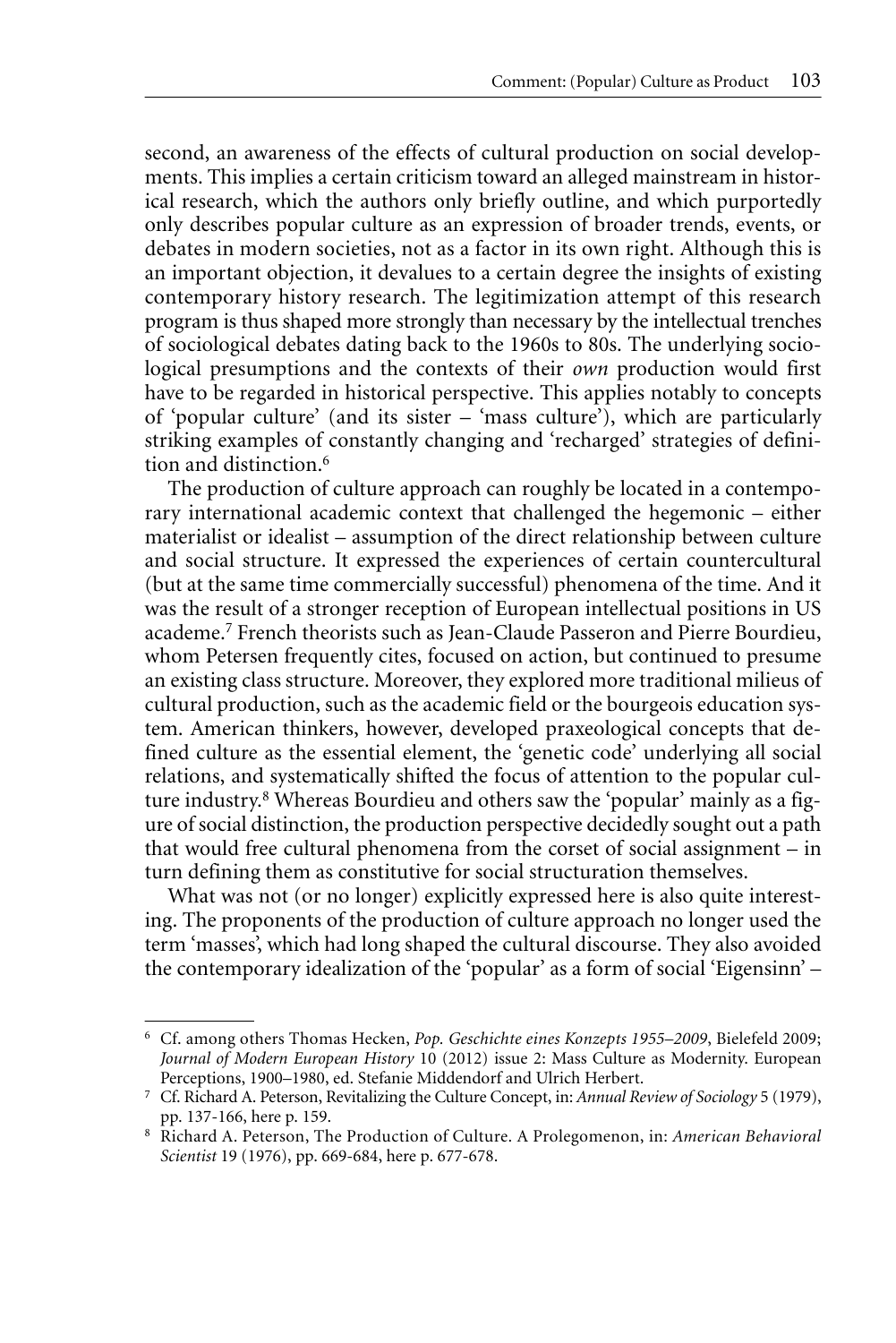although they also took into consideration the active consumer of culture. In his early texts, Peterson still started from the analysis of the situations of counteror subcultural milieus,<sup>9</sup> while in his later texts he increasingly drew on the findings of organizational sociology and proposed a rather technocratic approach to the 'infrastructure' of cultural ascription. Peterson and others relied on the term 'culture industry' (which in Europe continued to be influenced by Adorno's cultural pessimism), abandoned its aesthetic value judgments, and gave it an economic connotation. The genetics metaphor, moreover, drew on the contemporary popularity of biological interpretations and suggested a social order that differed from earlier theories with their dualistic social semantics of 'high' and 'low' culture – without systematically conceptualizing this order.

This very cursory exploration already suggests how older contentions over meaning, intellectual trends, and certain blind spots are inscribed in the production of culture perspective. What are the analytical consequences of working with these sociological theories and the concepts of culture they imply, hence transferring them to different production contexts?10 Researchers should keep this question in mind if they want to avoid historical de-contextualization.

This also applies to the 'self-referentiality' of cultural production systems that Nathaus and Childress as well as Peterson and others presume. The sociological concept of genre they propose makes sense in order to strike a balance between the diversity of cultural variants and the analogies of cultural institutionalization processes – and in order to avoid the reductionism the authors criticize. But how can we conceive of the societal (although perhaps not the ghost of a 'Zeitgeist') as a possibility in this context at all? To me, this is a central challenge: to trace the texture of society – within and beyond the genre-specific communication processes of consumer cultures, specialist platforms, and 'field configuring events' – and tie in with current debates in contemporary history. This would give the historiography of popular culture the significance it is due in light of the importance of the objects it explores in modern societies – a significance that is still often denied.

We would first need to transcend empirical particularism, however. Contemporary history research can profit from Nathaus and Childress's contribution by organizing a more systematic exchange between the findings on pop culture, the mass media, and the culture industry in the twentieth century. The

<sup>9</sup> Cf. Richard A. Peterson, Market and Moralist Censors of a Rising Art Form: Jazz, in: *Arts in Society* 4 (1967), pp. 253-264.

<sup>&</sup>lt;sup>10</sup> This problem is discussed in depth in Rüdiger Graf/Kim Christian Priemel, Zeitgeschichte in der Welt der Sozialwissenschaften. Legitimität und Originalität einer Disziplin, in: *Vierteljahrshefte für Zeitgeschichte* 59 (2011), pp. 479-508, and as a response to it Bernhard Dietz/Christopher Neumaier, Vom Nutzen der Sozialwissenschaften für die Zeitgeschichte. Werte und Wertewandel als Gegenstand historischer Forschung, in: *Vierteljahrshefte für Zeitgeschichte* 60 (2012), pp. 293-304.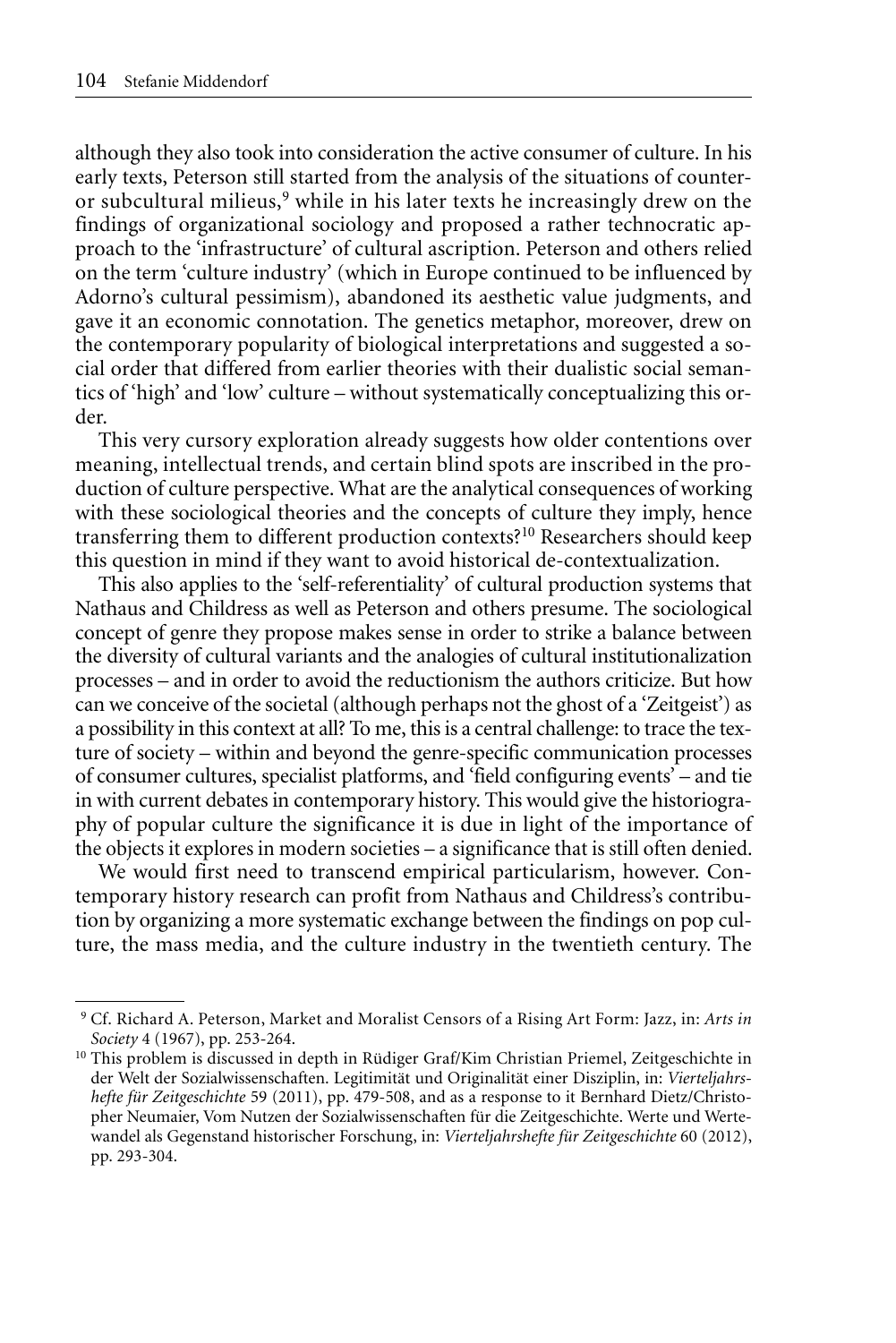strong specialization of many scholars in specific phenomena such as film, press, comics, pop music, consumption, leisure time, or new media currently hinders such a dialogue. The empirical findings from these individual fields should be combined with pertaining theories from cultural sociology as well as with insights from the history of science or intellectual history. This would lead us beyond the original intentions of the sociological production perspective and reinforce the theoretical foundations of analyzing 'contingencies' in modern societies by generalizing the findings of historical research.

Such considerations are necessary not least of all because the question of how historiography can empirically respond to the omnipresent diagnosis of the 'contingency' of cultural processes in the modern era is still unresolved.<sup>11</sup> How can a discipline that is primarily based on causal narratives avoid the abstract assumptions of macro-theoretical narratives (e.g. superstructure/substructure), but at the same time offer plausible explanations that are not caught up in descriptions of individual actors and situations on the micro-level? Peterson's 'six point plan', as outlined by the authors, and the cited sociological genre studies provide a certain frame of reference, but they avoid the analytical hierarchization of influencing factors and the complex question of how coincidences, opportunities, and the uncertain outcomes of actions – hence the indeterminateness of historical situations – can be represented historiographically. On the basis of the considerations laid out here, we could for the time being only assess for individual cases whether or not the structural preconditions defined by states, the industrial market situation, consumer preferences, or individual career paths determined the contents and the success of cultural products. The shared discourses and sociopolitical trends in modern societies related to these seemingly contingent elements could, however, so far be glimpsed only very vaguely. In my view, the chance of historical research to make a significant contribution to understanding cultural industries and products in their social contexts lies in pursuing this very aspect.

For example, we might take up those debates that define an experimental attitude toward social relations as characteristic of European modernity in the twentieth century.12 Was the production of popular culture also an active element in this overall tendency toward social ordering and steering mechanisms based on expertise, which is often assumed as constitutive for the contemporary history of Europe until the mid-1970s? Or are entirely different constel-

<sup>11</sup> Generally on this, see Markus Holzinger, *Kontingenz in der Gegenwartsgesellschaft. Dimensionen eines Leitbegriffs moderner Sozialtheorie*, Bielefeld 2007; Arnd Hoffmann, *Zufall und Kontingenz in der Geschichtstheorie. Mit zwei Studien zu Theorie und Praxis der Sozialgeschichte*, Frankfurt a.M. 2005.

<sup>&</sup>lt;sup>12</sup> Lutz Raphael (ed.), Theorien und Experimente der Moderne. Europas Gesellschaften im 20. Jahr*hundert*, Köln 2012; Thomas Etzemüller (ed.), *Die Ordnung der Moderne. Social Engineering im 20. Jahrhundert*, Bielefeld 2009.